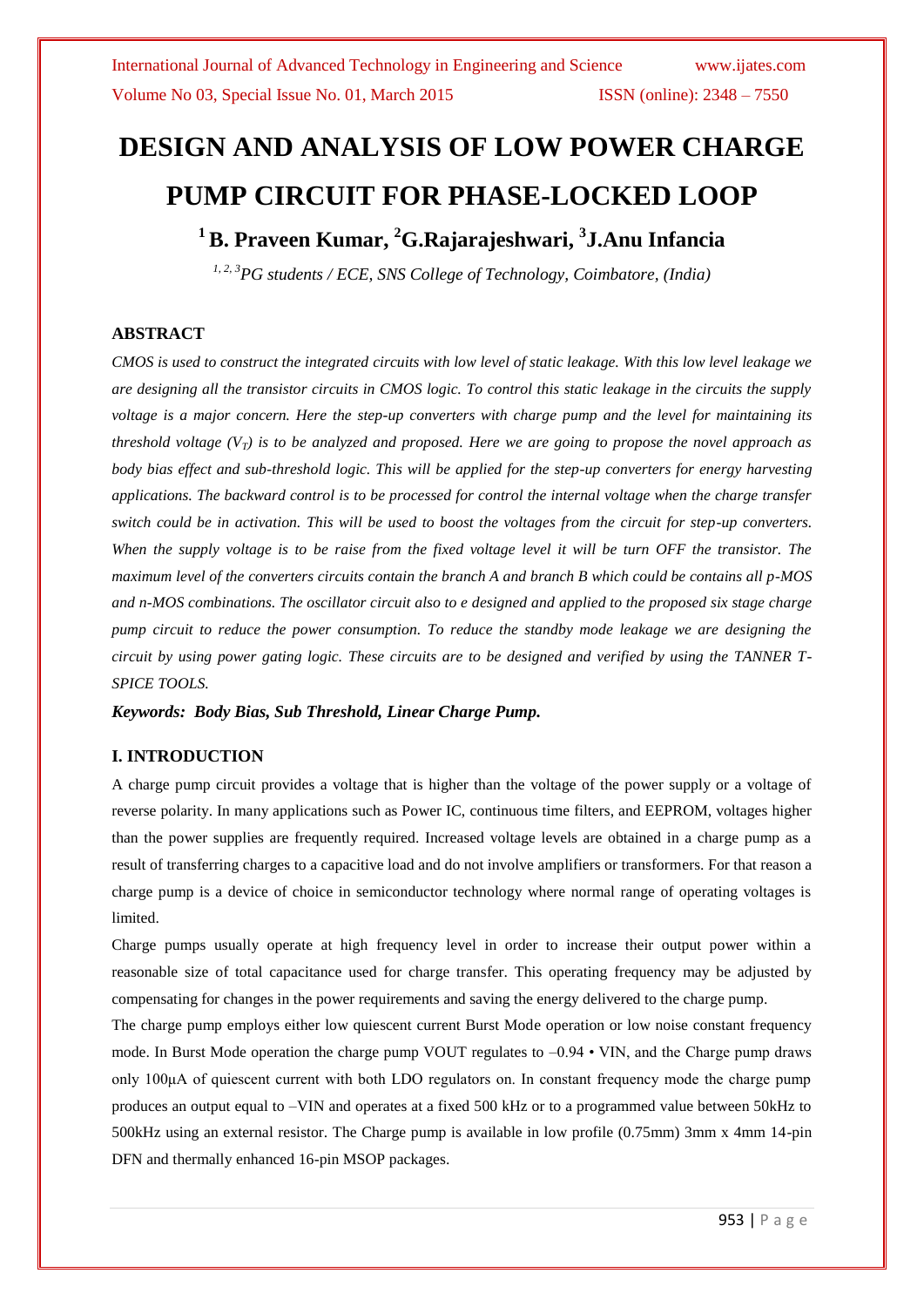## International Journal of Advanced Technology in Engineering and Science www.ijates.com Volume No 03, Special Issue No. 01, March 2015 ISSN (online): 2348 – 7550

The charge transfer frequency can be adjusted between 50 kHz and 500 kHz using an external resistor on the RT pin. At slower frequencies the effective open-loop output resistance (ROL) of the charge pump is larger and it is able to provide smaller average output current. It can be used to determine a suitable value of RT to achieve a required oscillator frequency. If the RT pin is grounded, the part operates at a constant frequency of 500 kHz.

### **II. EXISTING SYSTEM**

.

### **2.1 Dickson Charge Pump**

The Dickson charge pump and single cascade charge pump, shown in fig 1. , are derived from the ideal diode charge pump architecture. Both circuits output voltage obey equation that can be simplified as in equation.

Vout = VDD – Vth $(0)$  +  $\Sigma$  [  $\alpha$ VDD – Vth $(i)$ ]……. (1)

Vout = VDD + n (VDD-Vth)……………………....(2)



**Fig 1. Dickson Charge Pump**

The term VDD-Vth is called the voltage gain per unit stage. Note that this gain is additive and not multiplicative as in the voltage doubler architecture. In the Dickson charge pump, as the voltage of each stage increases, the threshold voltage of the diode-connected MOSFET increases due to body effect, and the voltage gain decreases as the number of stages increases. This effect is not present with the single cascade architecture. For large number of stages (>10), the Dickson charge pump has an average voltage gain of 0.25\*VDD, while the single cascade circuit produces an average gain of 0.5\*VDD.

### **2.2. Wu Chang Charge Pumps**

A charge pump circuit provides a voltage that is higher than the voltage of the power supply or a voltage of reverse polarity. In many applications such as Power IC, continuous time filters, and EEPROM, voltages higher than the power supplies are frequently required.

Increased voltage levels are obtained in a charge pump as a result of transferring charges to a capacitive load and do not involve amplifiers or transformers. For that reason a charge pump is a device of choice in semiconductor technology where normal range of operating voltages is limited. Charge pumps usually operate at high frequency level in order to increase their output power within a reasonable size of total capacitance used for charge transfer.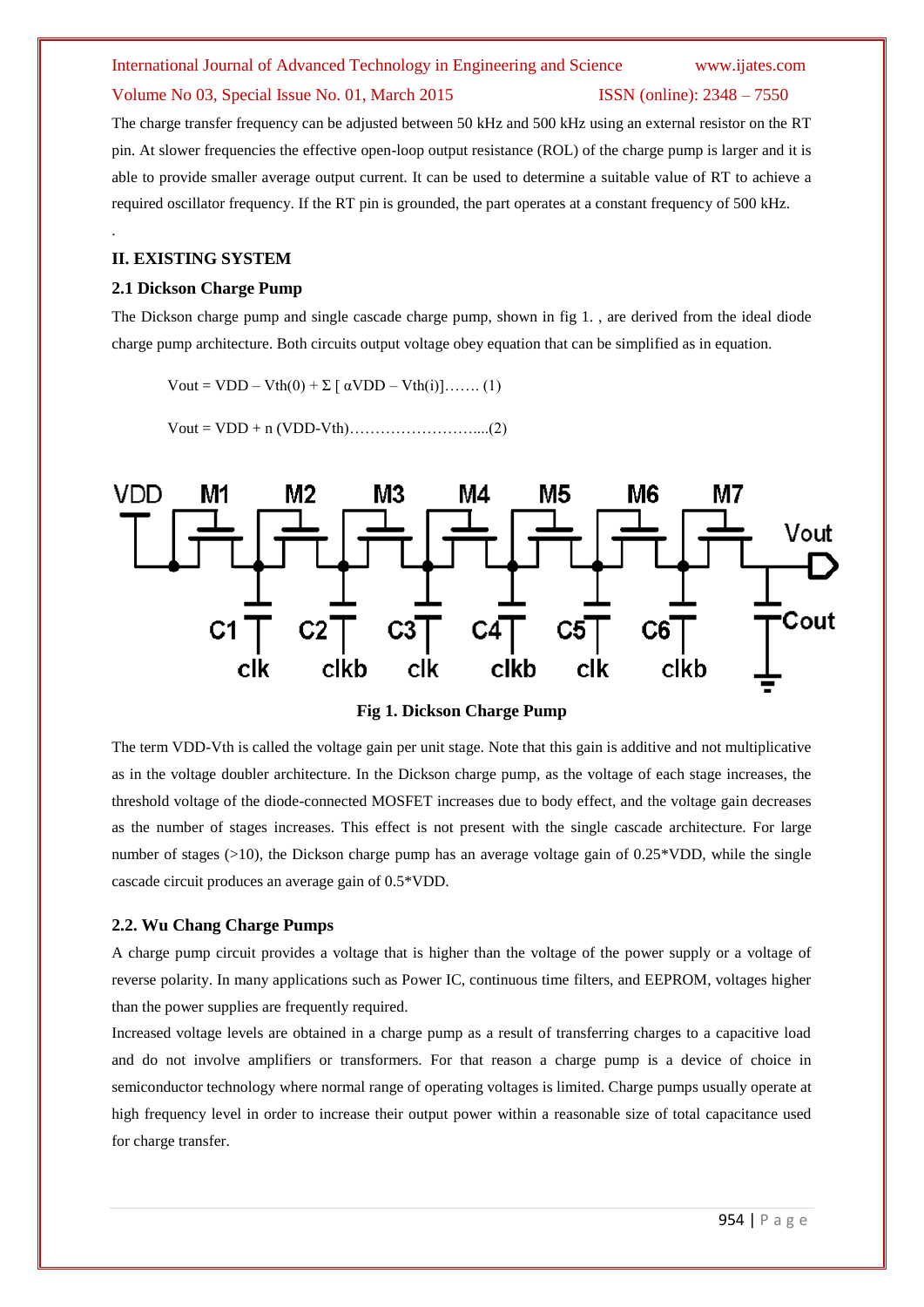# International Journal of Advanced Technology in Engineering and Science www.ijates.com Volume No 03, Special Issue No. 01, March 2015 ISSN (online): 2348 – 7550

Six consecutive stages of the charge pump of are shown in Fig. 1. Assume the circuit is in steady-state. When CLK changes from 0 to VDD (when CLKB, the inverse of CLK, falls), the nth stage output, V, increases by CV and the voltages of neighboring stages reduce by the same amount. Consequently, the auxiliary NMOS switch, for the control of nth charge transfer switch, turns on by  $Vn-Vn-1 = 2CV$  and the PMOS switch, PMOS, turns off. Thus, V falls from Vn+1 to Vn-1 and turns off NMOS, and Vn-1 and Vn+1 rise to turn on the  $(n-1)$  th and  $(n+1)$  th charge transfer switches, PMOS and NMOS. Hence, the  $(n+1)$ th stage is charged up to the peak voltage of V. Similarly, when CLK falls (CLKB rises), Vn+1 is charged by CV. Thus, the output voltage of the charge pump with n stages is determined.



Ideally, CV should be close to VDD. However, the parasitic capacitance at each node and the unwanted reverse currents cause CV to be smaller than VDD. Since the parasitic capacitance effect is not significant and can be overcome with ease by increasing unit capacitance Cu, the reverse current effect becomes the dominant loss factor.





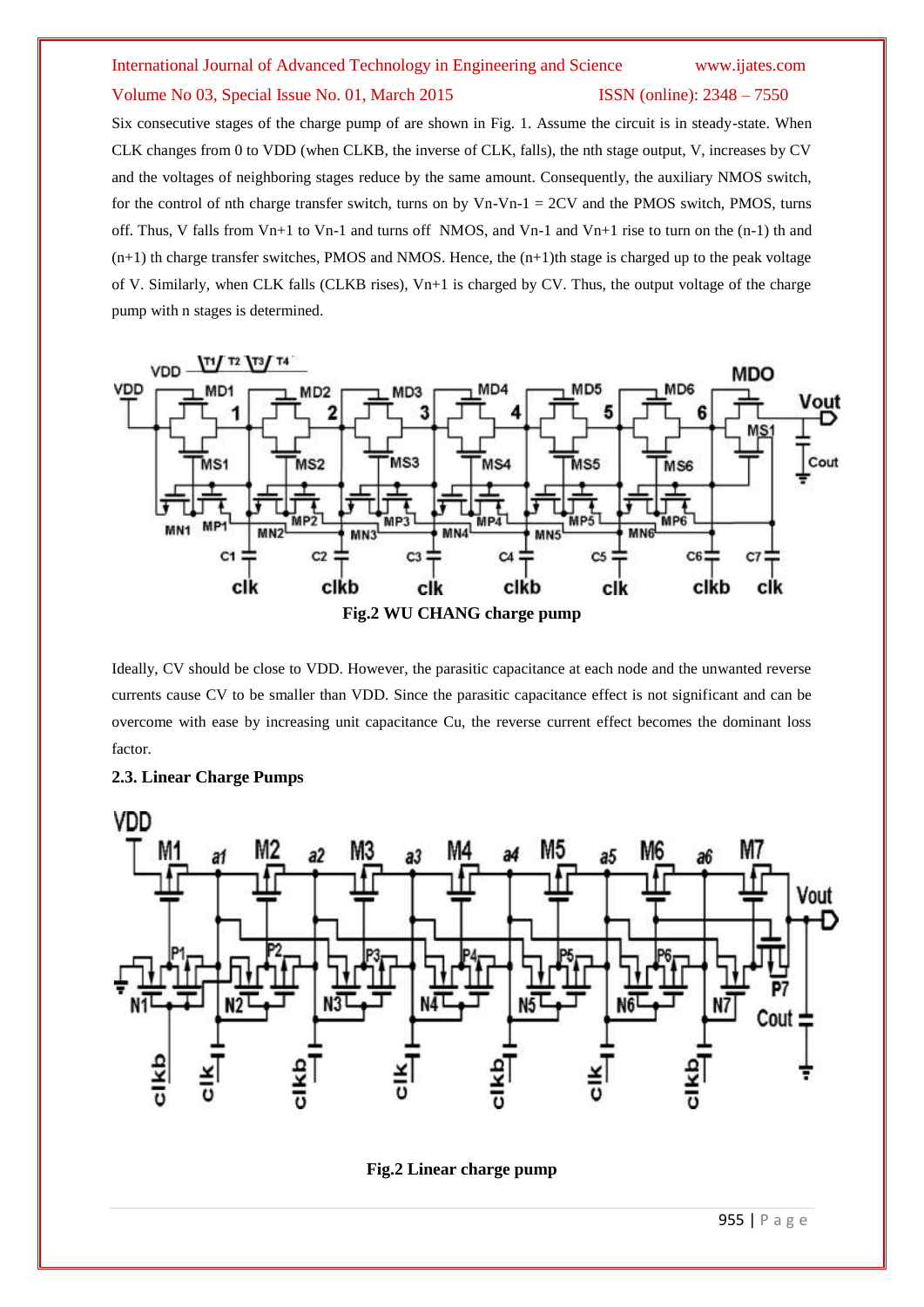### International Journal of Advanced Technology in Engineering and Science www.ijates.com

### Volume No 03, Special Issue No. 01, March 2015 ISSN (online): 2348 – 7550

The charge pump was not an acceptable solution, until now .The minimum additional requirement was a linear regulator for stabilizing the output voltage. Newer charge pumps are regulated internally and can deliver substantially higher output currents. This way charge pumps are becoming more viable in applications that have been the domain of inductive DC/DC converter. This topic will give an overview on which topologies are used, how charge pumps are regulated and how external capacitors influence the performance of the system.

The main drawback of this topology is constituted by the parasitic capacitances which affect the behavior and performance more than the other topologies. Indeed, as demonstrated in, the reduction of the output voltage with respect to an ideal charge pump (i.e., without parasitic capacitances) strongly increases by increasing the number of stages. Moreover, another critical aspect concerns the switches implementation.

### **III. PROPOSED SYSTEM**

The proposed two branch and six stages of charge pump has been analyzed and this could be uses the body bias effect and the backward control scheme for low power consumption and high amplification. Ignoring leakage effects, this effectively provides double the supply voltage to the load (the sum of the original supply and the capacitor). And also the Charge pumps offer high-efficiency and compact solutions for applications with generally low-output current requirements. This Regulated output charge pumps maintain a constant output with a varying voltage input. This high level of amplification gives the linear output of the all level implementation from the designed circuits. And also this proposed charge pump cannot give any errors or damage during the manufacturing process. The implementation level could be modified when we are designing this charge pump with more number of stages.



### **Fig.4 proposed charge pump circuit by using sub-threshold logic**

A charge pump circuit provides a voltage that is higher than the voltage of the power supply or a voltage of reverse polarity. In many applications such as Power IC, continuous time filters, and EEPROM, voltages higher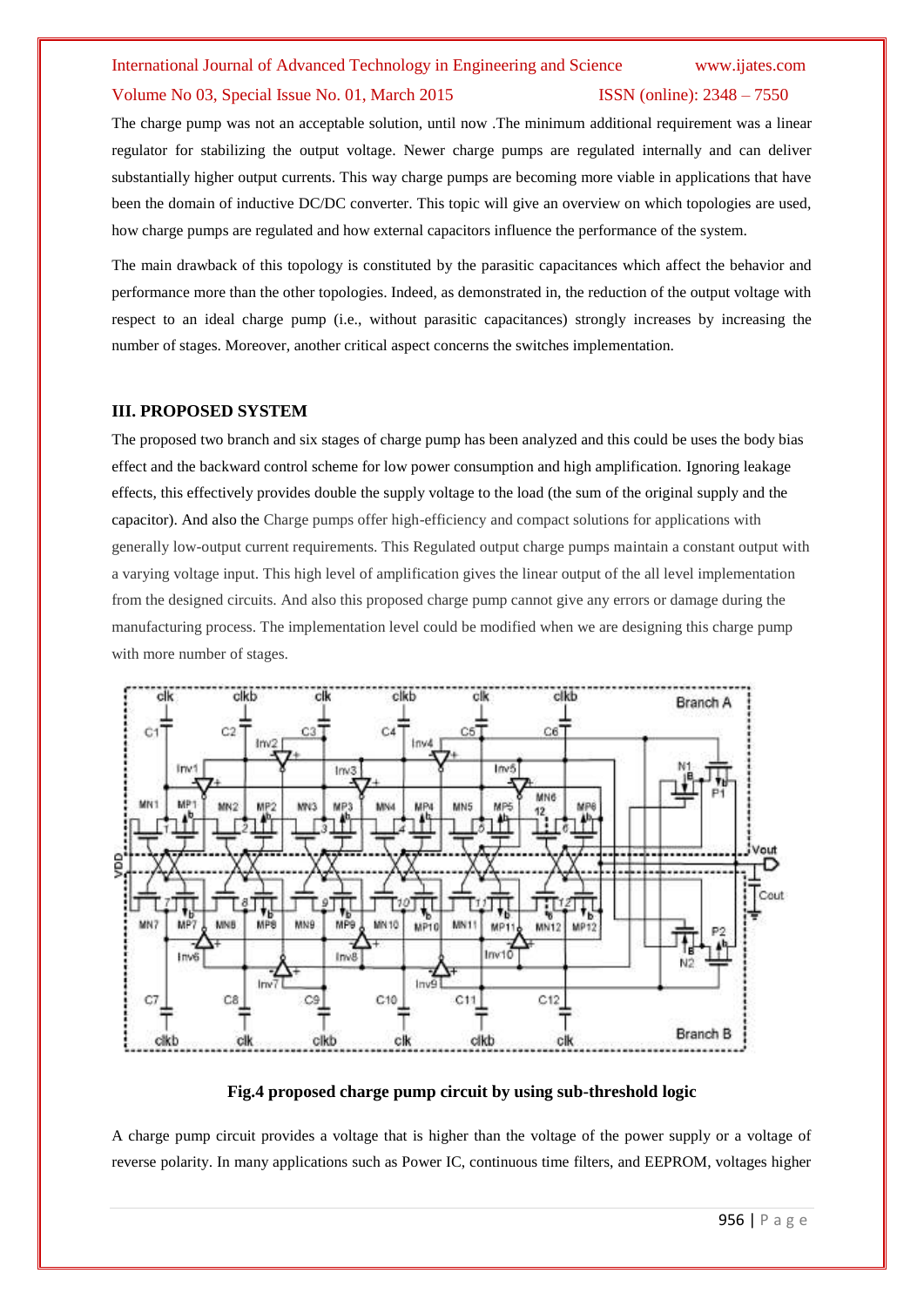# International Journal of Advanced Technology in Engineering and Science www.ijates.com Volume No 03, Special Issue No. 01, March 2015 ISSN (online): 2348 – 7550

than the power supplies are frequently required. Increased voltage levels are obtained in a charge pump as a result of transferring charges to a capacitive load and do not involve amplifiers or transformers.

### **IV. SIMULATION RESULT**

The new charge pump circuit is designed in TSMC CMOS process, simulated using T-Spice under a 2 mv power supply. This low voltage input supply gives the high amplification stages of the proposed charge pump. The operating frequency is 1000Hz and Fig. shows the charging and discharging result of the new charge pump circuit. The output voltage range is from 995mV up to 1010mV.

The parameter values has been analyzed and tabulated below. This could be a parameter gain of the all charge pump circuits with the input voltage and the output voltage variation of the all other degradations



### **Fig.5 simulation result of proposed system**

### **V. COMPARISION TABLE**

| <b>CHARGE PUMP</b>   | <b>POWER</b> | <b>AMPLITUDE</b> |
|----------------------|--------------|------------------|
|                      | 8.60 W       | $50 \text{ mV}$  |
| Dickson charge pump  |              |                  |
|                      | 8.04 W       | 20mV             |
| Wu_Chang charge pump |              |                  |
|                      | 5.84 W       | 100mV            |
| Linear charge pump   |              |                  |
|                      | 3.29 W       | 1000mV           |
| Proposed charge pump |              |                  |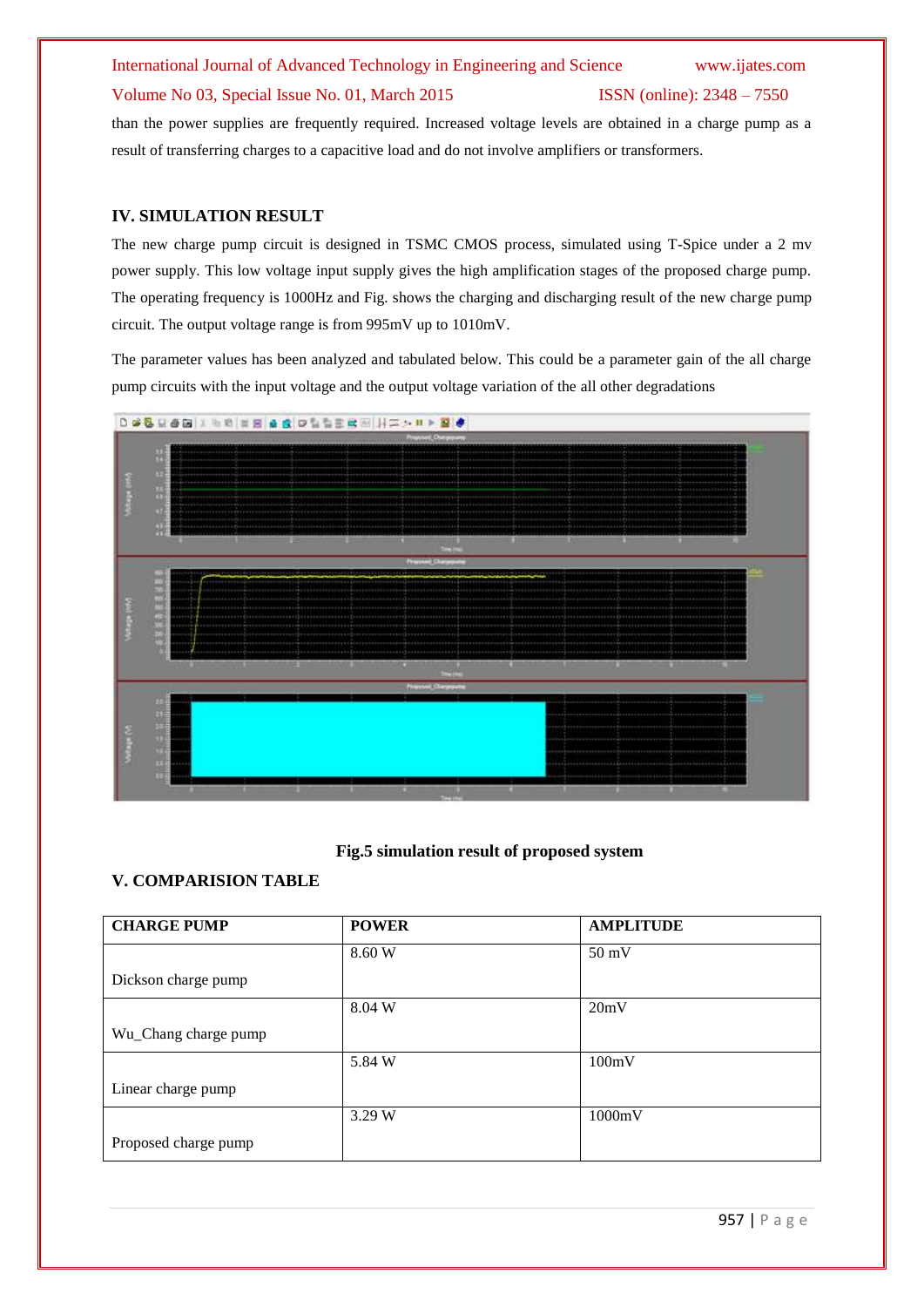### **IV. CONCLUSION**

Charge pump based on body biasing and the backward control scheme has been proposed in this system. The power and the amplification could be efficient when compared to the other existing charge pump. The low output ripple and high system stability of the dual-phase charge pump circuit are demonstrated by the test chip and get better performance. Therefore, the transient response and driving capability can be improved. Besides, only one closed-loop regulation is utilized to generate the charge pump circuit so as to improve the power conversion efficiency. By using this efficiency calculation the pumping efficiency also calculated and gets the detailed configuration of the proposed charge pump parameter evaluation. The degradation of the amplification could be highly reduces and it could be generated as per the test identification stages proposed in the charge pump design circuit. This circuit could be further used for the implementation of the like PLL based analog devices.

### **REFERENCES**

- [1] C.Alippi and C.Galperti, "An adaptive systemfor optimal solar energy harvesting in wireless sensor network nodes," *IEEE Trans. Circuits Syst.—I*, vol. 55, no. 6, pp. 1742–1750, Jul. 2008.
- [2] C. Donovan, A. Dewan, H. Peng, D. Heo, and H. Beyenal, "Power management system for a 2.5W remote sensor powered by a sediment microbial fuel cell," *J. Power Source*, pp. 1171–1177, 2011.
- [3] C. Donovan, A. Dewan, D. Heo, and H. Beyenal, "Battery less, wireless sensor powered by a sediment microbial fuel cell," *Environmental Science and Technology*, vol. 42, no. 22, pp. 8591–8596, 2008.
- [4] P. H. Chen *et al.*, "Startup techniques for 95 mV step-up converter by capacitor pass-on scheme and tuned oscillator with fixed charge programming," *IEEE J. Solid-State Circuits*, vol. 47, no. 5, pp. 1252–1260, May 2012.
- [5] E. J. Carlson *et al.*, "A 20 mV input boost converter with efficient digital control for thermoelectric energy harvesting," *IEEE J. Solid-State Circuits*, vol. 45, no. 4, pp. 741–750, Apr. 2010.
- [6] Y. O. Ramadass and A. P. Chandrakasan, "A battery-less thermoelectric energy harvesting interface circuit with 35 mV startup voltage," *IEEE J. Solid-State Circuits*, vol. 46, no. 1, pp. 333–341, Jan. 2011.
- [7] J. Holleman *et al.*, "A compact pulse-based charge pump in 0.13 m CMOS," in *Proc. IEEE Custom Int. Circuits Conf.*, 2007, pp. 381–384.
- [8] A. Worapishet and J. B. Hughes, "Performance enhancement of switched-current techniques using subthreshold MOS operation," *IEEE Trans. Circuits Syst.—I*, vol. 55, no. 11, pp. 3582–3592, Dec. 2008.
- [9] F. Pan and T. Samaddar*, Charge Pump Circuit Design*. NewYork: McGraw-Hill, 2006.
- [10] *Jazz Semiconductor Design Application Manual*. Newport Beach, CA: Jazz Semiconductor Products Inc., 2012.
- [11] J.-T. Wu and K.-L. Chang, "MOS charge pump for low voltage operation,"  *IEEE J. Solid-State Circuits*, vol. 33, no. 4, pp. 592–597, Apr. 1998.
- [12] L. Su and D.-S. Ma, "Design and optimization of integrated low-voltage low-power monolithic CMOS charge pumps," in *Proc. Int. Power Electron., Electrical Drives, Automation Motion*, 2008, pp. 43–48.
- [13] F. Su andW.-H. Ki, "Gate control strategies for high efficiency charge pumps," in *Proc. Int. Symp. Circuits Syst.*, 2005, pp. 1907–1910.